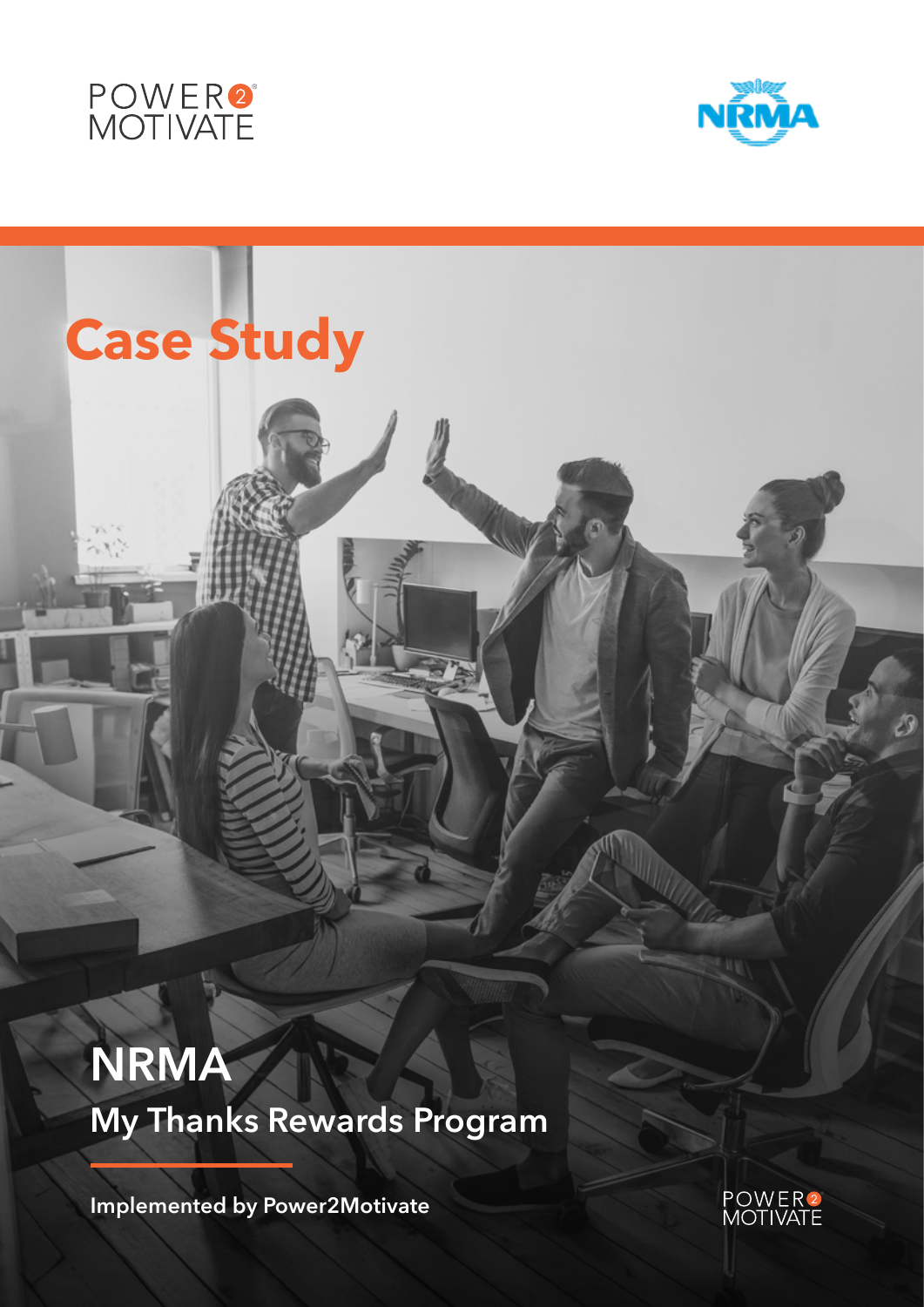# **NRMA**

NRMA Insurance is one of Australia's leading insurance providers. Backed by  $\overleftrightarrow{\mathbf{\mathbb{P}}}$ Insurance Australia Group Ltd., the company seeks to make its customers' worlds better by protecting the things they care about. NRMA also wants to improve its employees' lives - and it chose to do so by introducing a Reward and Recognition Program with Power2Motivate.

## THE GOALS

NRMA set out to achieve a number of core goals with its rewards program:

01 02 03 Recognise employees who demonstrate the NRMA Values and who have a positive impact on the business, their peers, the community, and NRMA's members and customers. Increase the overall number of employees displaying NRMA's values. Celebrate the achievements of NRMA's employees. 04 05 Increase employee engagement. Create a solution that both the business and NRMA's employees are happy with.

# THE SOLUTIONS

With these goals so centred on its employees, NRMA had to develop a program that was able to engage its members as much as possible. In order to appeal to NRMA's employees as well as the broader business, Power2Motivate conducted multiple focus groups to obtain feedback on how the program should work. This feedback was taken into account during the strategic planning stage, and together, NRMA and Power2Motivate created My Thanks.

Available to all NRMA Group employees, the program consists of peer-to-peer awards whereby employees nominate others who they believe best display NRMA's values. My Thanks also allows employees to send a thank you to their colleagues individually.

When a My Thanks members is nominated, they receive points - these points are based on values awards, and employees can use them to redeem items in the program's online shop.

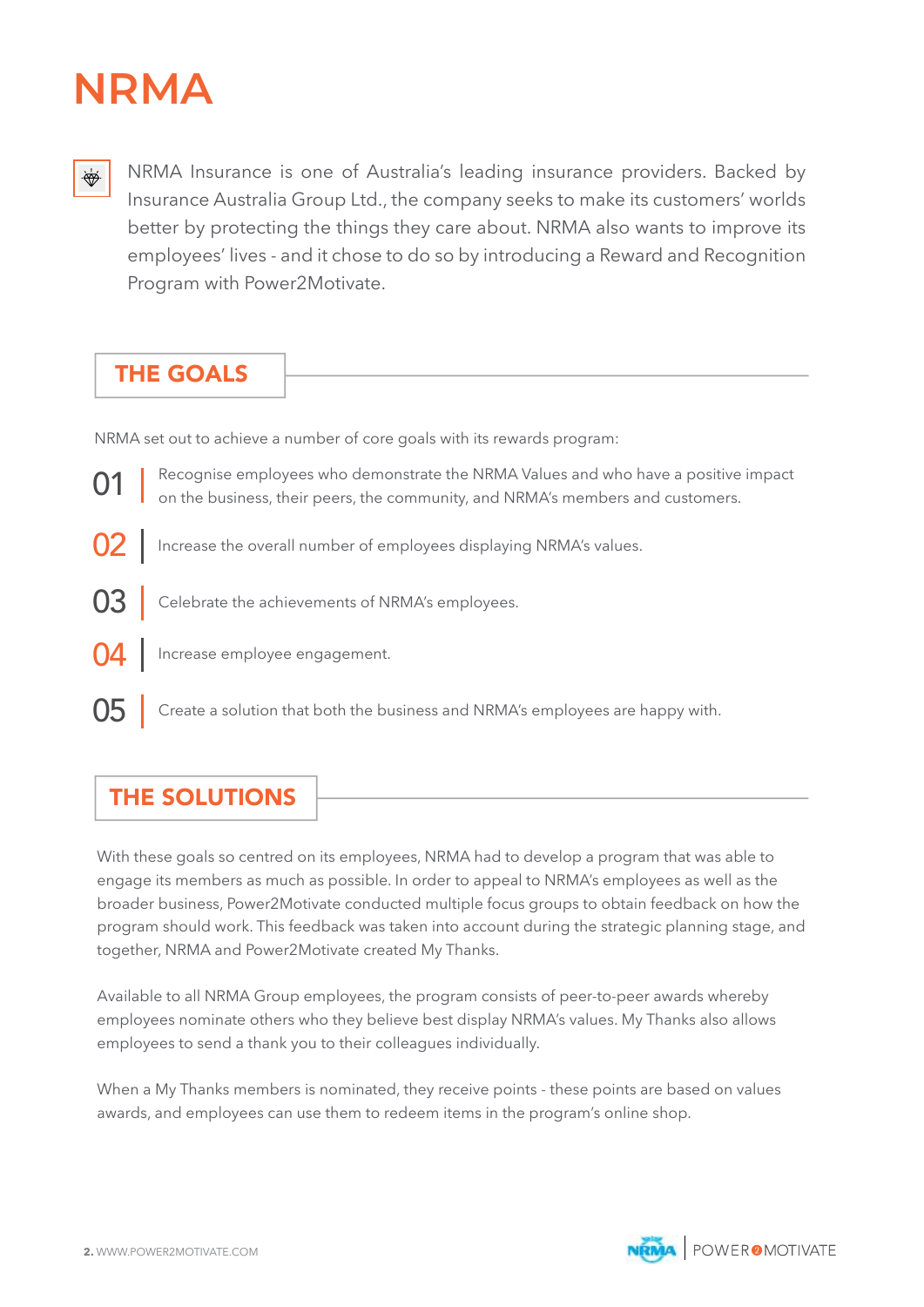### GETTING THE WORD OUT

All good rewards programs have a strong communication plan behind them. NRMA's HR team marketed My Thanks internally, which involved sending out internal comms and including a blurb about the new program in the company's intranet. Power2Motivate also helped with communications from the program comms centre.

To make sure engagement remained high even after the launch, the Power2Motivate team developed a structured communication plan for the My Thanks program - this involves giving employees regular updates on new developments and progress to keep their interest up.

In order to make sure everyone understands My Thanks, Power2Motivate created a User Guide that helps members learn about the key features, including how to nominate and how to navigate the program. In My Thanks, the Managers have final award approval, so the Power2Motivate team also created an additional Manager User Guide.

To create maximum buy in from the whole company, Power2Motivate developed a series of webinars so that Managers and other Approvers understand the psychological principles of recognition, as well as the program's key features.

#### A HASSLE-FREE PROGRAM

To ensure the program is hassle free for NRMA, Power2Motivate has provided a dedicated Customer Success Manager, as well as a Customer Success Executive, to handle the day-to-day tasks of running the scheme. This includes handling member updates, fulfilling reporting requirements and completing other ad-hoc tasks. Power2Motivate's Customer Service team is also able to cater to any enquiries that NRMA's employees may have.

#### SUCCESS REPORTING

As with any rewards program, it's essential NRMA knows the return on investment it's getting. The program's success is based on the number of employees displaying the NRMA values, as well as how many nominations the program receives. Power2Motivate's dedicated Customer Success Manager and Customer Success Executive provide monthly reporting to NRMA showing:

- » The number of active members.
- » Their balance.
- » How many members are logging in.
- » Who has completed nominations.
- » Who has received awards.
- » Which members have redeemed their points.
- What items the members are spending their points on.